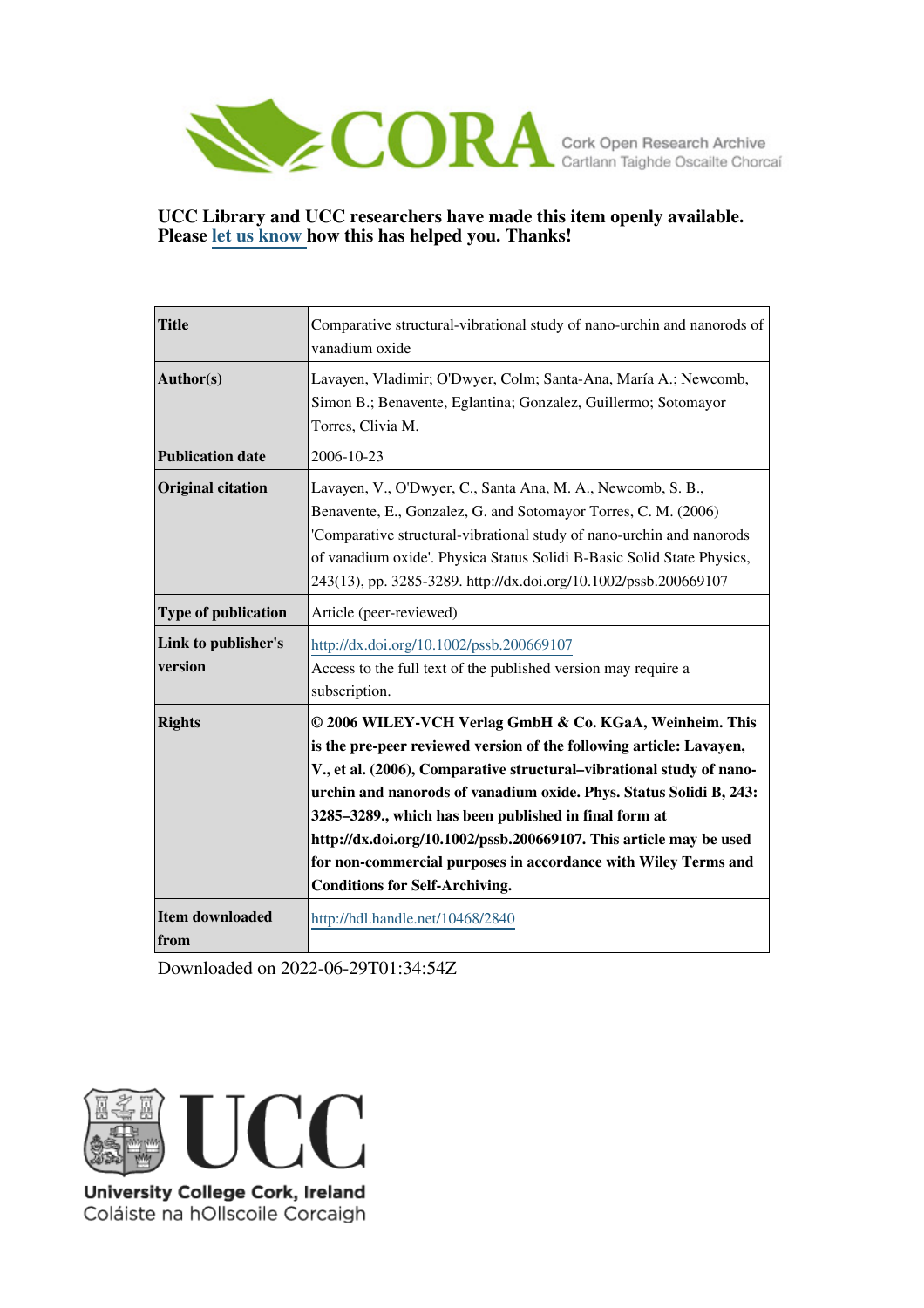1

# Comparative structural-vibrational study of nano-urchin and nanorods of vanadium oxide

V. Lavayen\*1,2, C. O'Dwyer<sup>2</sup>, M. A. Santa Ana<sup>1</sup>, S. B. Newcomb<sup>3</sup>, E. Benavente<sup>4</sup>, G. González<sup>1</sup>, and C. M. Sotomayor Torres<sup>2</sup>

1 Departamento de Química, Facultad de Ciencias, Universidad de Chile, P.O. Box 653, Santiago, Chile

2 Tyndall National Institute, University College Cork, Lee Maltings, Cork, Ireland

3 Glebe Scientific Ltd., Newport, Co. Tipperary, Ireland

4 Department of Chemistry, Universidad Tecnólogica Metropolitana, P.O. Box 9845, Santiago, Chile

Received zzz, revised zzz, accepted zzz Published online zzz

#### PACS 81.07.Pr, 78.30.-j, 63.22.+m

We present a comparative structural-vibrational study of nanostructured systems of  $V_2O_5$ : nano-urchin (VONURs) which are spherical structures composed of a radially oriented arrays of VOx nanotubes (VOx-NTs) with a volumetric density of  $\sim$ 40 sr<sup>-1</sup>, and vanadium oxide nanorods (VOx-NRDs) with an average length of  $\sim$ 100 nm. The Raman scattering of the nano-urchin exhibits a band at 1014 cm<sup>-1</sup> related to the distorted gamma conformation of the vanadium pentoxide ( $γ$ -V<sup>5+</sup>). The infrared vibrational spectra of the nanorods sample also exhibit a distorted laminar  $V_2O_5$  structure with evidence observed for quadravalent  $V^{4+}$  species at 921 cm<sup>-1</sup>.

copyright line will be provided by the publisher

#### 1 Introduction

 One-dimensional nanomaterials, such as nanotubes [1,2], nanowires [3], and nanobelts or nanoribbons [4-6] have attracted considerable attention in the past decade because of their novel and useful physical properties leading to numerous potential applications. Although the majority of research and development has been based on carbon nanotubes, considerable attention is now being directed to transition metal nanostructures based on their metal oxides which, due to their versatile chemical properties often modulable by changes in the oxidation state of in the metal coordination sphere, may lead to a variety of products and tunable materials [7,8].

38 39 40 41 42 43 44 Vanadium oxide-based low dimensional products have been studied extensively. Starting from the laminar  $V_2O_5$  xerogel [7] numerous two dimensional organic-inorganic intercalation products have been obtained [9]. Many of these  $V_2O_5$  based nanostructures may be obtained in quantities of the order of grams [10]. With the electrical and optical properties of vanadium oxide derivatives [11], this yield has encouraged its study as a potential new functional material. The possibility of synthesizing new varieties of shapes and sizes will encourage their potential application in new kinds of optical and electrical devices.

 In this work, we present a comparative structural-vibrational study of nano-urchin (VONURs) and nanorods (VOx-NRDs) of vanadium oxide recently reported by our group [10,11]. The products are characterized by TEM, electron diffraction (ED), Raman scattering and infrared spectroscopies.

47 48

45 46

- 49
- 50

51 52

\* Corresponding author: e-mail: vlavayen@tyndall.ie, Phone: +353 21 4904391, Fax: +353 21 4904467

copyright line will be provided by the publisher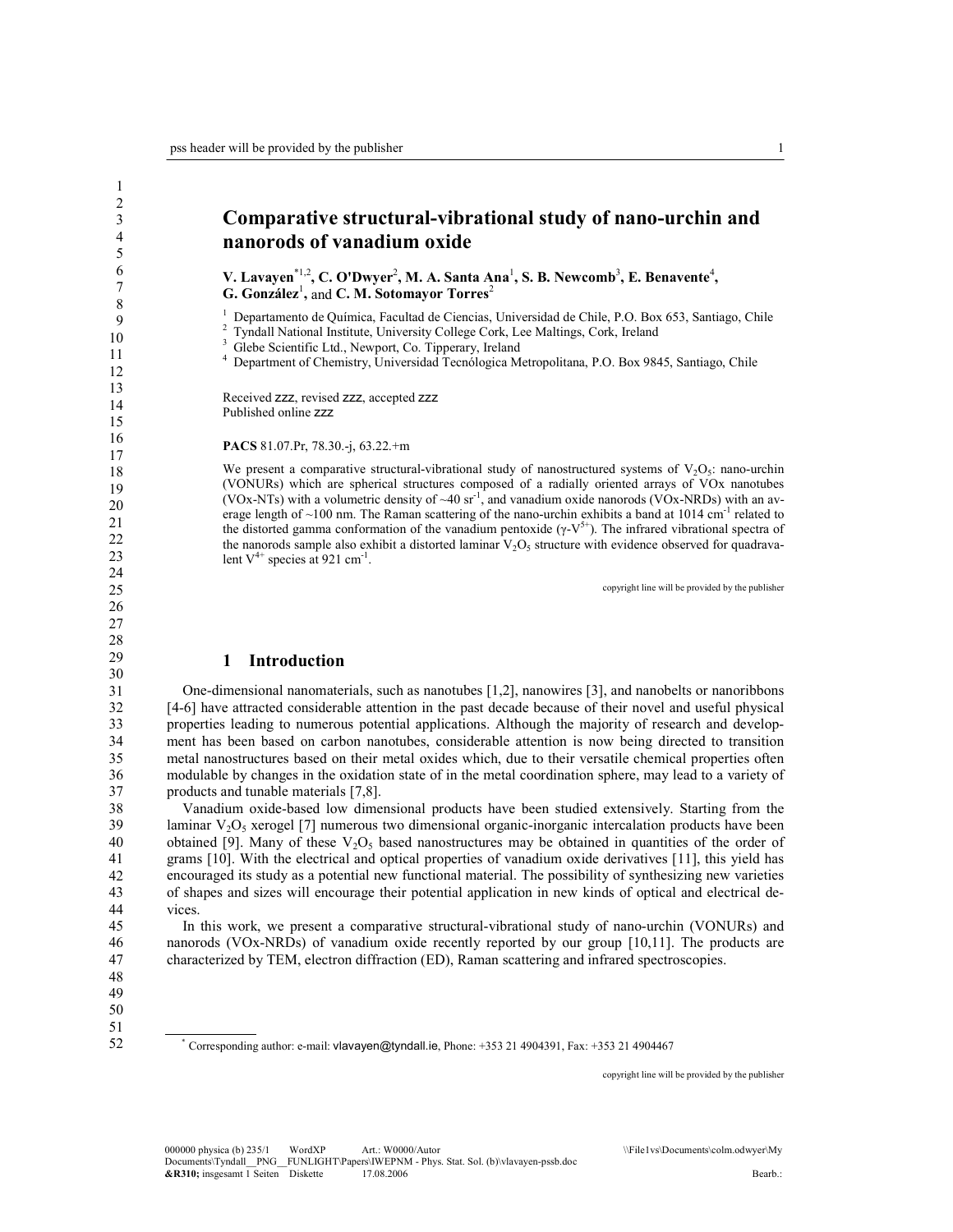### 2 Experimental

#### 2.1 Synthesis of vanadium oxide nanourchin

 The method employed for the synthesis of vanadium pentoxide nano-urchin was essentially the same as described in Refs. [10,11]. The preparation of the vanadium oxide nanorods can be found in Ref. [11]. Briefly, the nanocomposite consists of a solution mixture of  $10^{-3}$  mol dm<sup>-3</sup> of hexadecylamine (HDA) in 10 ml of pure ethanol and  $2 \times 10^{-3}$  mol dm<sup>-3</sup> vanadium (V) tri-isopropoxide (VOTPP) that underwent hydrothermal treatment at 180° C for 7 days. The final product has the composition  $V_2O_5(HDA)_{0.83}$  $\cdot$ 1.8H<sub>2</sub>O. Analysis: Exp. (calculated for C<sub>13.28</sub>H<sub>32.65</sub>N<sub>0.83</sub>O<sub>6.8</sub>V<sub>2</sub>), C: 39.06 (38.32); H: 8.05 (7.89); N: 2.56 (2.79).

#### 2.2 Sample characterization methods

 The morphological characterization of the nanostructured products was performed by field emission scanning electron microscopy (FESEM) using a JEOL JSM-6700F operating at beam voltages between 1 and 10 kV. Electron transparent specimens were prepared by ion-milling techniques and placed on a holey carbon support. Transmission electron microscopy (TEM) and electron diffraction (ED) were conducted using a JEOL 2000FX operating at 200 kV. The FTIR spectra were recorded using a Perkin-Elmer series 2000 apparatus in the region 4000-450 cm<sup>-1</sup>. Raman spectroscopy was conducted using a Jobin Yvon XY 800 spectrometer equipped with a cooled charge coupled device (CCD) detector. The spectral excitation was provided by an argon ion laser, using a 514.5 nm laser line (2.41 eV) with a variable laser power density. The chemical composition of the samples was determined by elemental chemical analysis using a SISONS model EA-1108 analyzer.

#### 3 Results and discussion

 Figure 1a shows an FESEM micrograph of a spherical vanadium oxide nanourchin (VONUR) synthesized using the hydrothermal treatment (HT) outlined in Section 2.1. The nanourchin contain a relatively high volume of vanadium oxide nanotubes (VOx-NTs) with a volumetric density of  $\sim 40$  sr<sup>-1</sup>. The tubes are approximately  $9 - 12 \mu m$  in length with internal hollow diameters of  $100 - 200 \mu m$ . The HRTEM (Fig. 1a) of the nanourchin tubes show an interlamellar distance of 2.85 nm [10], and we have determined that the organic surfactant used during synthesis of the nanostructure is in an all-trans configuration between successive vanadate atomic layers [11].



Fig. 1 (a) FESEM image of the nano-urchin of vanadium oxide (inset) HRTEM image of a nano-urchin tube with uniform hollow core and open ended. (b) FESEM image of nanorods of vanadium oxide.

copyright line will be provided by the publisher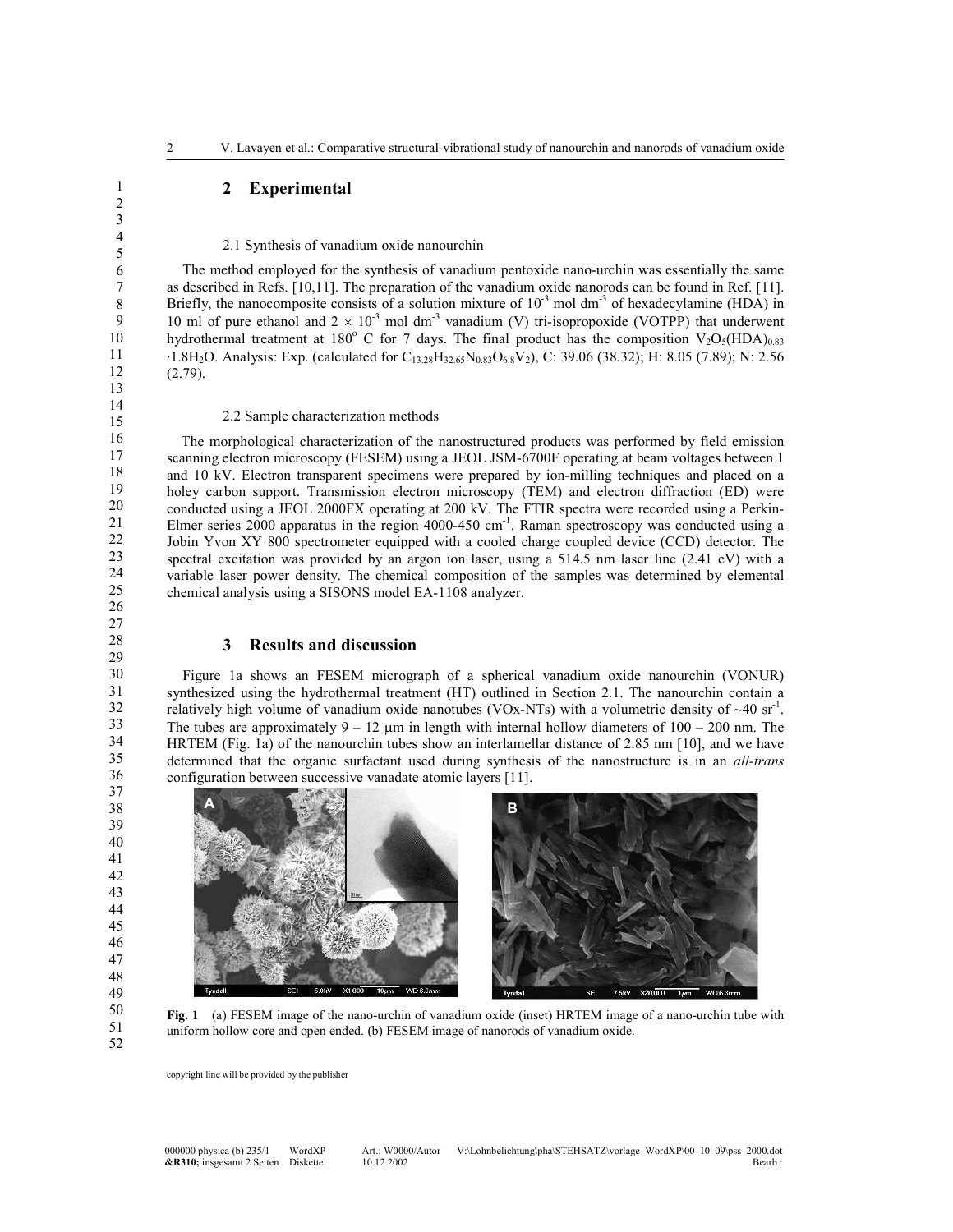The HRTEM image inset to Fig. 1a shows a uniform and open-ended nanotube tip found in the nanourchin. The inner hollow core is straight and maintains a constant diameter surrounded by an equal number of alternating contrast lines resulting from diffraction from similarly spaced vanadate atomic layers. The vanadium oxide nanorods (VOx-NRDs), on the other hand, have a length of typically  $\sim$ 1  $\mu$ m, and a diameter in the range of 100 – 200 nm. A typical FESEM image of a group of nanorods can be seen in Fig. 1b.

 The Raman scattering spectrum for the nano-urchin and nanorods are reproduced in Fig. 2. In the case of the Raman signal of the VOx-NRDs, shown in Fig. 2a, we observed signals that correspond to the bending mode of the vanadyl group at 400 cm<sup>-1</sup>. The stretching vibrational mode of the doubly coordinated oxygen (V<sub>2</sub>-O) was also observed at 683 cm<sup>-1</sup>. For the nanorods, the Raman scattering signal exhibits a medium intensity band at 986 cm<sup>-1</sup> corresponding to the vanadyl group. By applying the empirical equation and the relation for the different vanadium conformations from Ref. [12], the value for the length of the V-O bond is estimated to be 0.155 nm. This value corresponds to presence of the  $\alpha$ -V<sup>5+</sup> species, see Table 1.

The spectrum for the nano-urchin in Fig. 2b exhibits a band at 504 cm<sup>-1</sup> that is assigned to the triply coordinated oxygen (V<sub>3</sub>-O) mode in pure V<sub>2</sub>O<sub>5</sub> [13]. It arises from the stretching mode from edgedshared oxygen atoms in common to three pyramids in the oxide structure. The doubly coordinated vanadium-oxygen signal is observed at  $643 \text{ cm}^{-1}$ , slightly shifted compared to that observed in the VOx-NRDs.



Fig. 2 Raman scattering spectrum of the (a) nanorods and (b) vanadium pentoxide nano-urchin acquired with a laser power density at 291  $\mu$ W  $\mu$ m<sup>-2</sup>.

 Hardcastle and Wachs [12] have proposed an empirical equation to relate the highest V-O stretching mode frequency observed in the spectra with the V-O bond length in vanadium-based oxides. Thus, the peaks that we observe in the region around  $1000 \text{ cm}^{-1}$  (996 cm<sup>-1</sup> and 1014 cm<sup>-1</sup>) in the nano-urchin correspond to the estimated V=O lengths of 0.155 nm and 0.154 nm (medium intensity), respectively. These observations are in good agreement with previously reported data for VOx-NT structures [14-16]. These two signals infer that the nano-urchin does not contain divalent vanadium as  $V^{5+}/V^{4+}$ . Furthermore, since the  $V^{4+}$ =O bond (bond length of 0.160 nm [16]) contributes to a medium intensity band by comparison to the pentavalent V=O bond, it is possible to propose that the predominant vanadium in this nanostructure is present as  $V^{5+}$ , see Table 1.

49 50

51 52

© 2003 WILEY-VCH Verlag GmbH & Co. KGaA, Weinheim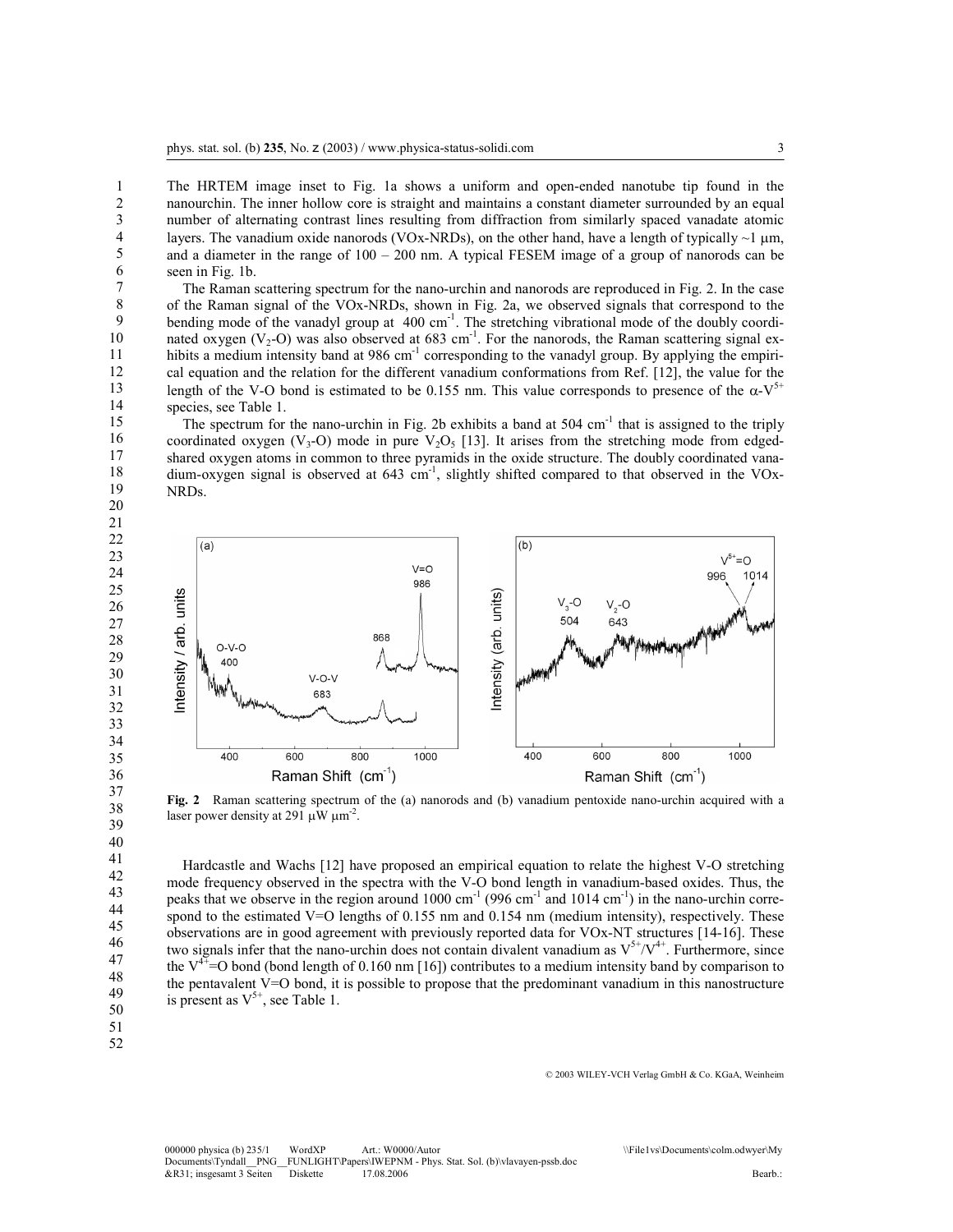|                  |                | Wavenumber $(cm-1)$ |                           |
|------------------|----------------|---------------------|---------------------------|
| Nano-urchin      | 1014           | 996                 | -                         |
| Nanorods         |                |                     | 986                       |
| Vanadium valency | $v$ - $V^{5+}$ | $\sqrt{25}$         | $\alpha$ -V <sup>5+</sup> |

 Figure 3 shows the infrared vibrational spectra acquired for the nano-urchin and nanorods. The infrared signals for the nano-urchin exhibit different kinds of vibrational modes. In the region below 1000 cm - <sup>1</sup>, specifically in the region of the vanadyl group vibrational modes, we observe three distinct bands at 997, 954 and 944 cm<sup>-1</sup>. In the case of the VOx-NRDs, also in the area corresponding to the vanadyl group vibrational modes, characteristics vibrational modes at 998, 983, 957 and 921 cm-1 were also observed.



Fig. 3 Infrared spectra of the nano-urchin and nanorods of vanadium oxide. The (\*) signals correspond to the bands of  $V_2O_5$  xerogel and the shaded area corresponds to the spectral range of the surfactant vibrational modes.

 By employing the empirical equations proposed in Refs [12,16], the vibrational signals of the nanourchin exhibit the presence of the  $V^{5+}$  species represented by the spectral bands at 997 and 954 cm<sup>-1</sup>, seen in Fig. 3 and outlined in Table 2. The signal at 944 cm<sup>-1</sup> corresponds to the γ conformation of V<sub>2</sub>O<sub>5</sub> [16]. In the case of the VOx-NRDs, the bands at 998, 983 and 957 cm<sup>-1</sup> correspond to vibrational modes of the  $V^{5+}$  species in the vanadyl group. At 921 cm<sup>-1</sup>, we observe a band due to the presence of  $V^{4+}$  species, outlined in Table 2. The other bands shown in Fig. 3 correspond to contributions from the surfactant used during synthesis and have not yet been accurately assigned.

Table 2 VOx nanostructures: Infrared scattering results.

| 47<br>48 |                  | Wavenumber $(cm-1)$ |                   |                     |                   |          |                   |  |
|----------|------------------|---------------------|-------------------|---------------------|-------------------|----------|-------------------|--|
| 49       | Nano-urchin      | 997                 |                   | 954                 | 944               | -        |                   |  |
| 50       | Nanorods         | 998                 | 983               | 957                 | -                 | 936      | 921               |  |
| 51       | Vanadium valency | $v - V^{5+}$        | $\mathbf{V}^{5+}$ | $\alpha$ - $V^{5+}$ | $\mathbf{V}^{5+}$ | $V^{5+}$ | $\mathbf{v}^{4+}$ |  |
| 52       |                  |                     |                   |                     |                   |          |                   |  |

copyright line will be provided by the publisher

1 2 3

30 31